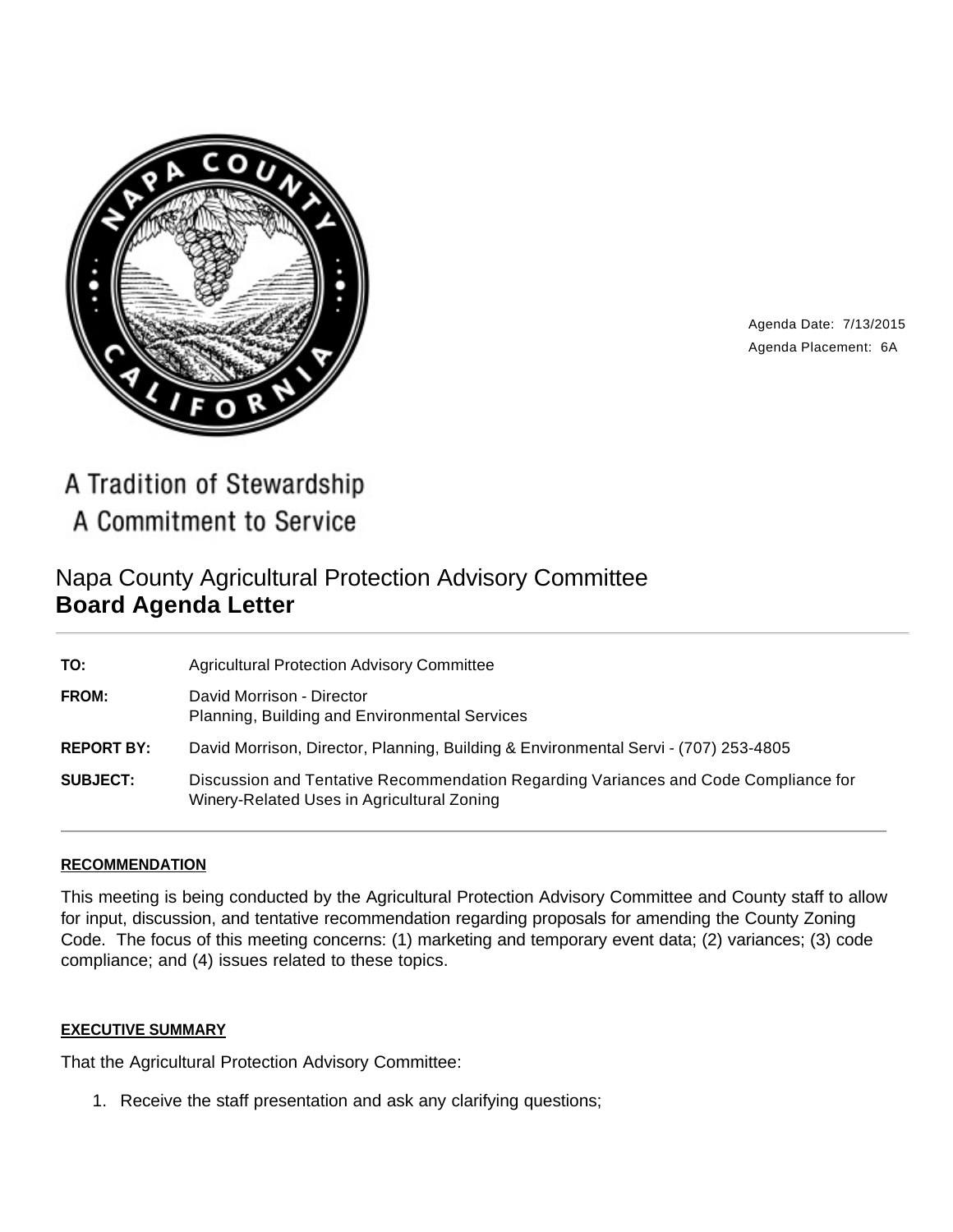- 2. Accept public testimony; and
- 3. Discuss and take tentative action regarding recommendations concerning variances and code compliance programs.

#### **FISCAL IMPACT**

Is there a Fiscal Impact? No

#### **ENVIRONMENTAL IMPACT**

ENVIRONMENTAL DETERMINATION: The proposed action is not a project as defined by 14 California Code of Regulations 15378 (State CEQA Guidelines) and therefore CEQA is not applicable.

#### **BACKGROUND AND DISCUSSION**

#### **BACKGROUND:**

At the meeting of June 22 the Committee Chair requested staff to prepare the following: (1) additional information regarding marketing and temporary events; (2) comparison of proposals related to variances; and (3) comparison of proposals related to ensuring regulatory compliance.

#### **RESEARCH:**

Staff was specifically requested to provide the following information:

1. The actual number of full meal service granted and associated with marketing events:

Staff does not currently keep track of the number of full service meals approved as a part of the Use Permit approval in the Winery Database. Assembling that information would take at least 2-3 months.

2. The total number of marketing events approved:

 According to the Winery Database, a total of 22,938 annual marketing events are currently approved. This equates to an average of 64 per day. It should be noted that 167 wineries (about 35%) do not have approved marketing events. Over half of all approved marketing events are associated with a total of 10 wineries. (Three of the wineries account for nearly a third of all marketing events) The vast majority of events are approved at wineries located along Highway 29, between Yountville and St. Helena, with a smaller concentration located in Carneros.

3. The total number of temporary events granted including type of events, location of events, and the number of attendees associated with those events for the 2015 calendar year.

As of June 1, 2015, a total of 51 temporary event permits have been issued since the beginning of the calendar year.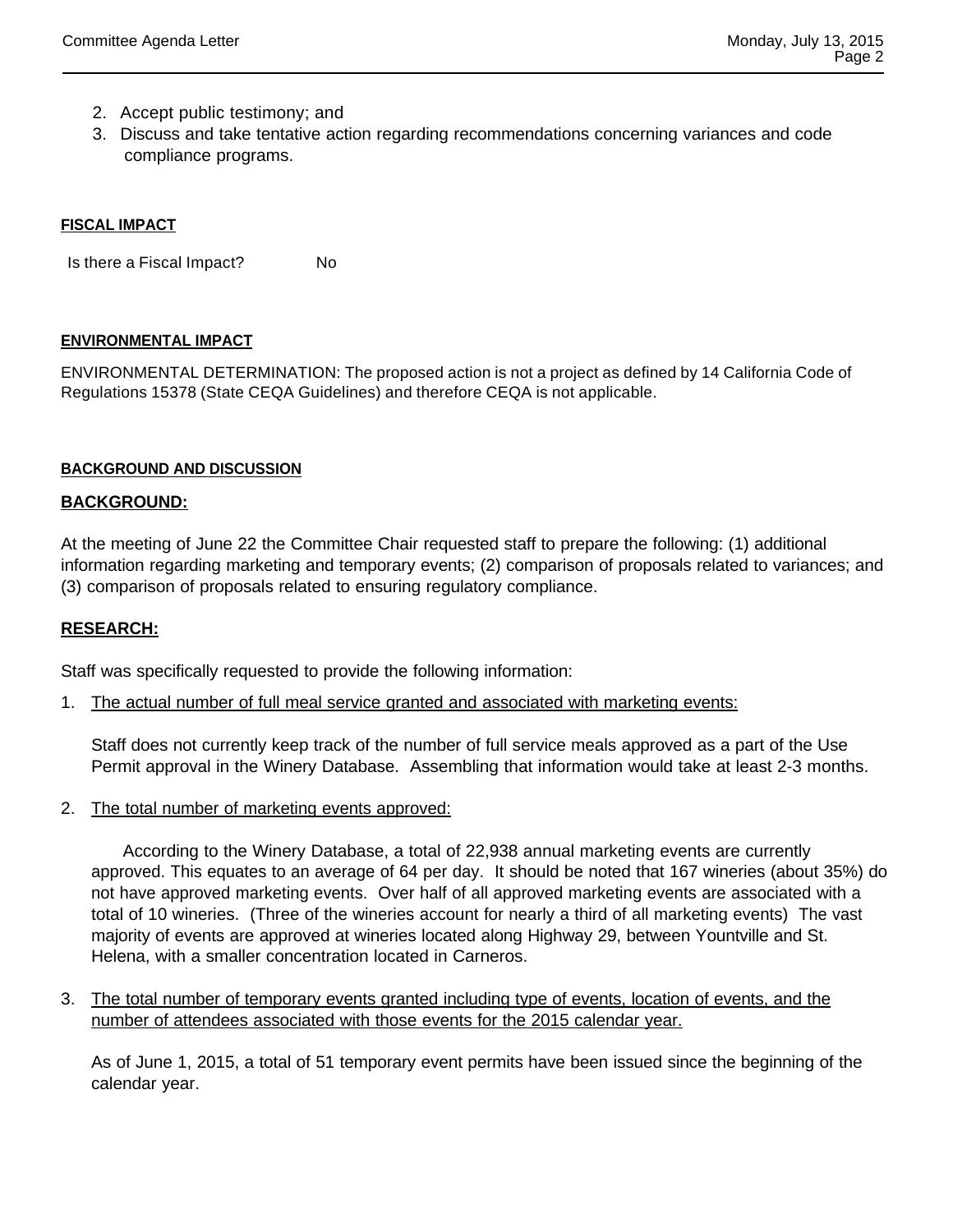The majority of events are charity fundraisers or educational. "Music in the Vineyards" accounts for 11 of the 55 permits. "Afternoon in the Vineyards" represents 7 permits, "Morning in the Winery" has 4 permits, the Festival del Sole has 3 permits, and "Kitchens in the Vineyards" also had 3 permits.. Together, these five multi-site events total more than half of the permits issued to date this year. Other beneficiaries of temporary events include Jamieson Animal Rescue, Up Valley Family Center, Lucky Penny Productions, St. Helena Boys and Girls Club, Wine to Water, Vine Village, Can V, St. Helena Heart Institute, Planned Parenthood, and Nimbus Arts. A total of 11 permits do not fall into either the charitable or educational category. They primarily consist of concerts.

The majority of events occur on the valley floor, in the Agricultural Preserve. There are 14 events held along the St. Helena Highway; another 9 are located on the Silverado Trail. Six events were held on Kirkland Ranch Road, with 3 each on Big Ranch Road and Zinfandel Lane. Duhig Road, Conn Creek, and Rutherford each had 2 events. The remaining events were scattered around the County.

Temporary events are approved for a maximum number of attendees. The spreadsheet staff provided is incomplete on some entries, so the numbers do not total to 55. Additional work will be needed to refine the data. The permits approved in 2015 can be generally grouped as shown in the following table. Broadly speaking, the vast majority of temporary events are permitted for less than 250 people. Very large events of more than 1,000 persons make up slightly more than 10 percent of permits issued.

| <b>Maximum Number of</b><br><b>Attendees Permitted</b> | <b>Number of Events</b><br><b>Permitted in 2015</b> |
|--------------------------------------------------------|-----------------------------------------------------|
| 100                                                    | 12                                                  |
| 250                                                    |                                                     |
| 500                                                    |                                                     |
| 1,000                                                  |                                                     |
| 2,000                                                  |                                                     |
| More than 2,000                                        |                                                     |

# **VARIANCES:**

The following is a summary of proposals that have been submitted to date relating to the issue of variances:

#### **Proposal O – Rudy Von Strasser:**

1. Retain the current variance rules without any revision.

### **Proposal Q – Christina Benz:**

1. When findings can be made, limit setback variances to a 15% reduction of the required setback.

#### **Proposal R – Charlie Hossom:**

1. Variances to County code should be the exception and not the norm. Variances that improve public safety, facilitate traffic flow, or are otherwise beneficial, should be granted. Variances to County code that ignores the original intent such as setbacks should not be granted approval.

# **Proposal S – Ginna Beharry:**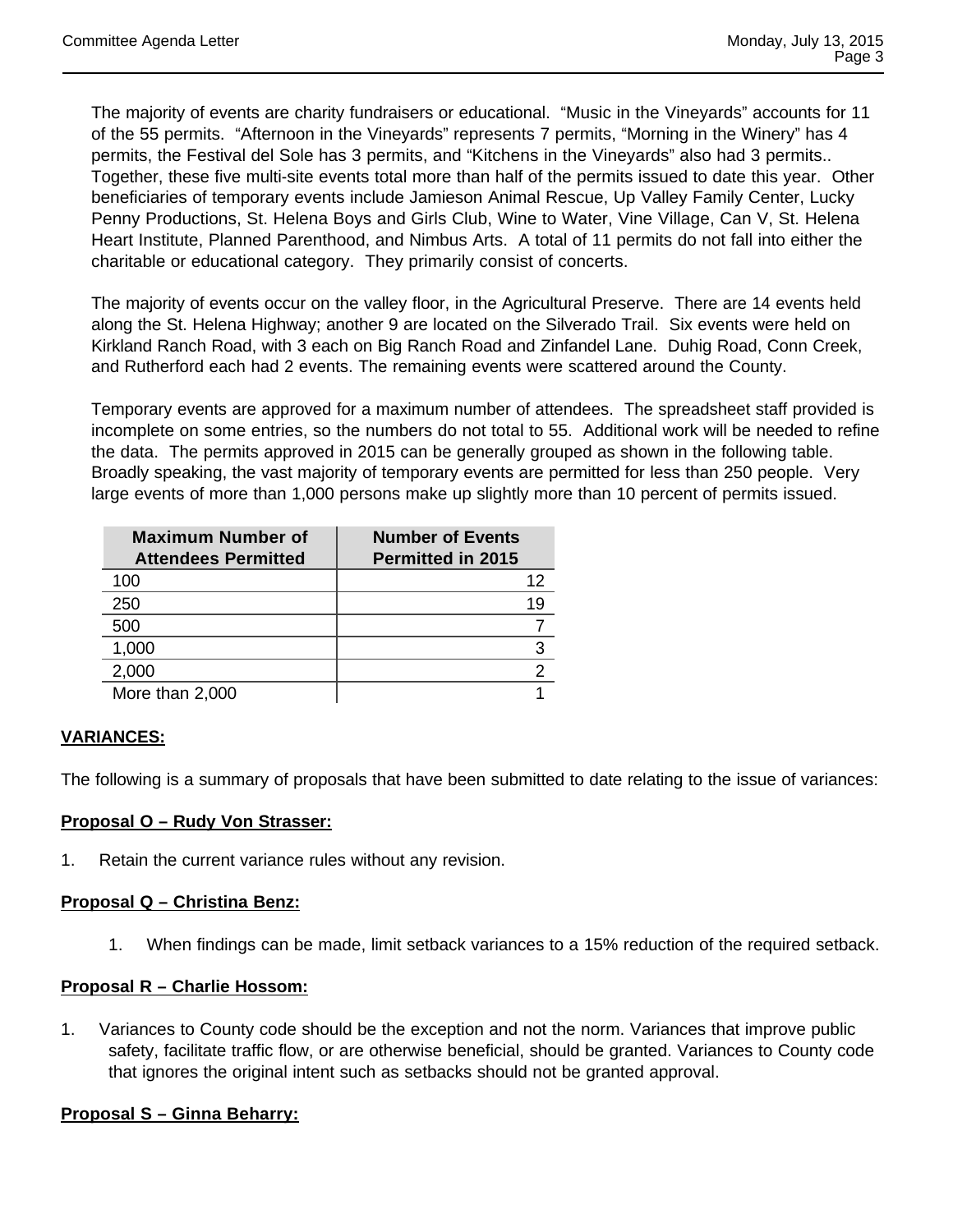1. Only grant variances when all of the required Findings are strictly met. Variances, road exceptions and conservation regulation exceptions are appropriate planning tools but should not be used to make a winery 'fit' on a

parcel.

# **Proposal T – Shari Gardner:**

1. Limit the extent of variances to 20%.

#### **Proposal X – Winery Use Permit Framework:**

|           | АP                                                 |                                                    |             | <b>AW</b>                                          |                                                      |                  |
|-----------|----------------------------------------------------|----------------------------------------------------|-------------|----------------------------------------------------|------------------------------------------------------|------------------|
|           | $10 - 20$<br>Acres                                 | 20-40 Acres                                        | $40+$ Acres | $20 - 40$<br>Acres                                 | 40-80 Acres                                          | 80+ Acres        |
| Variances | No more<br>than 25% for<br>public road<br>setbacks | No more<br>than 15% for<br>public road<br>setbacks | Maximum 0%  | No more<br>than 25% for<br>public road<br>setbacks | No more<br>than $15%$ for<br>public road<br>setbacks | Maximum<br>$0\%$ |

#### **COMPLIANCE:**

Although the matter of ensuring regulatory compliance by wineries was not included in the tasks assigned to the APAC by the Board of Supervisors, the Board also indicated that the Committee was free to address other issues as appropriate. The issue of how to improve the existing code compliance program has been raised by several APAC members, as well as comments from the public.

It should be noted that the issue of code enforcement continues to be a high priority of the Board of Supervisors, which had added two new enforcement officers over the past six months, and has directed staff to regularly report back with recommendations on improving regulatory compliance. The first enforcement workshop was held in March of this year. At that time, the Board directed staff to implement the following six recommendations:

- Hire a new officer;
	- Establish a community clean-up program;
	- Increase the amount of fines and penalties;
	- Consider a building amnesty program;
	- Clarify the Temporary Certificate of Occupancy process; and
	- Expand the wine audit.

The next workshop is scheduled for August 4.

Regulatory compliance was also a topic of interest to the Napa County Grand Jury, which issued their report on the subject in May. Their relevant recommendations are provided herein for the Committee's reference.

1. Increase the number of yearly winery code enforcement audits from the current rate of 20 audits per year so that every winery would be audited at least every five years or at such intervals that the Planning Commissioners or County Supervisors deem to be appropriate.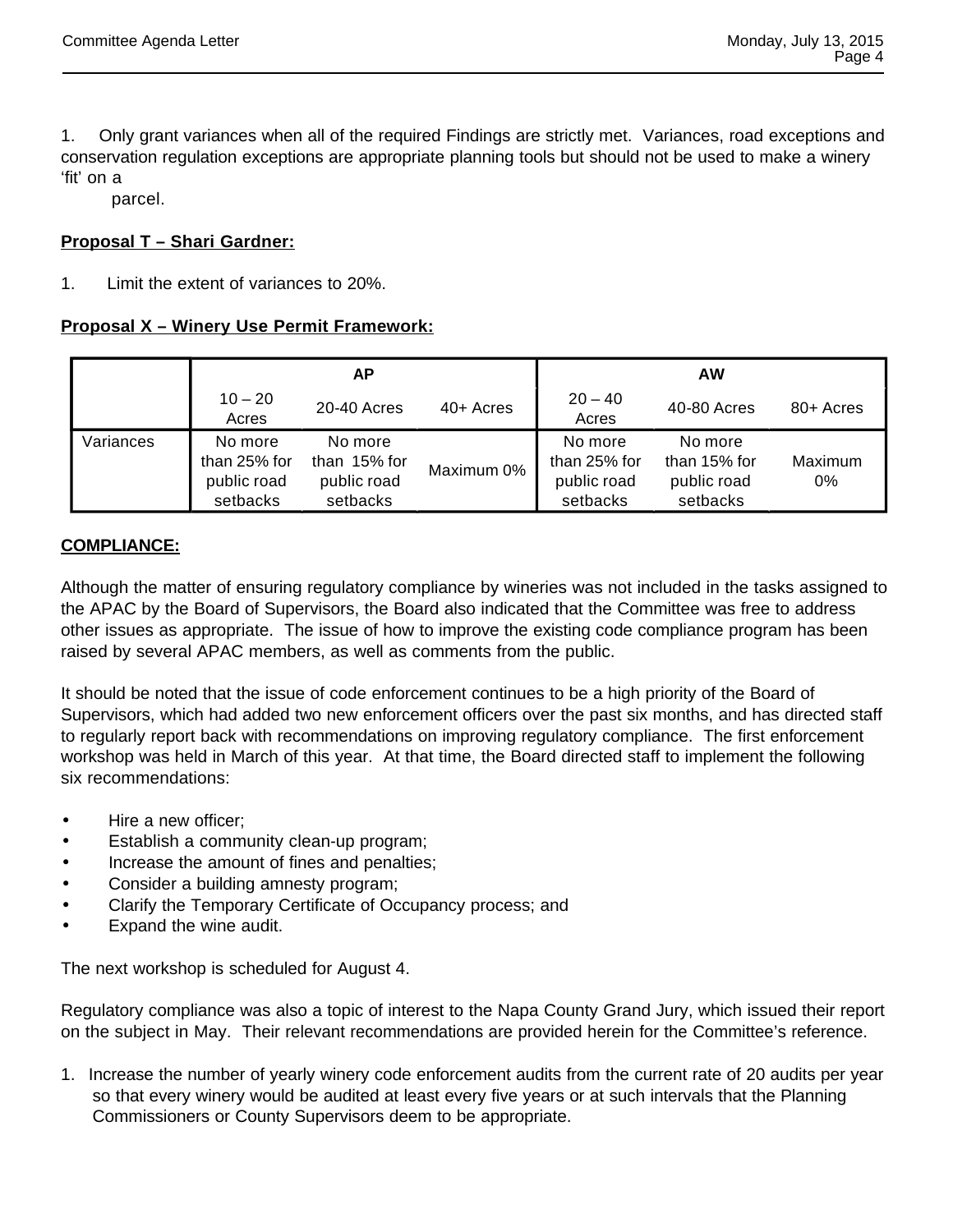- 2. Develop a process for monitoring and inspecting winery water treatment and disposal. A plan for monitoring water usage should also be implemented.
- 3. Make the inspection reports of non-compliant wineries more transparent to the public in much the same fashion as health code violations of restaurants are reported.
- 4. Establish and publish a range of penalties and/or operating restrictions for non-compliance infractions of use permit requirements. Such action should encourage wineries to be more cognizant of the cost of non-compliance.

In addition, some portions of Option F (proposals that did not directly address the seven tasks assigned to the Committee by the Board of Supervisors) also relate to the issue of compliance and are provided as follows:

# **Option F:**

- 1. Establish a one-year moratorium on new or amended winery applications.
- 2. Establish a fee as part of the use permit to pay for a code enforcement position, dedicated to monitoring and enforcing winery use permit requirements.
- 3. Require all wineries to comply with existing County regulations.
- 4. Require wineries to annually report grape source, wine production and visitation counts to Napa County in order to verify compliance.

Finally, those individual proposals that deal with the issue of compliance are herein provided for the Committee's reference, including one new suggestion: Proposal Y, submitted by the Napa Valley Vintners.

# **Proposal P – Dan Mufson:**

- !. Add a violation fee to use permits and use permit modifications that correct code violations. This would be similar to the building permit violation fee that is charged when a person applies for a permit for work that commenced without a building permit.
- 2. Increase the winery audit from 20 to 35, which would allow for all wineries to be evaluated within 12 years (instead of 23), while keeping staff time for the audit to 50 percent of a full-time position.
	- a. As an alternative, the full audit could be kept at 20, but all wineries could submit production and visitation data to PBES annually. It may also be possible to create a web portal that would allow winery owners to log in and submit their compliance data online.
	- b. A second option would be to expand the scope of the Audit. At present, the audit is limited to looking at production, grape sourcing, visitation, and retail sales. The Audit could include a review of the winery's conditions of approval to ensure that all relevant requirements are being met.
	- c. A third option would be to require that wineries found to be in violation remain in the audit until compliance is received, and be subject to appropriate penalties or fines.
- 3. Establish a mandatory compliance program with the following components:
	- a. It will apply to all existing and new wineries.
	- b. The data will be submitted online to create a database.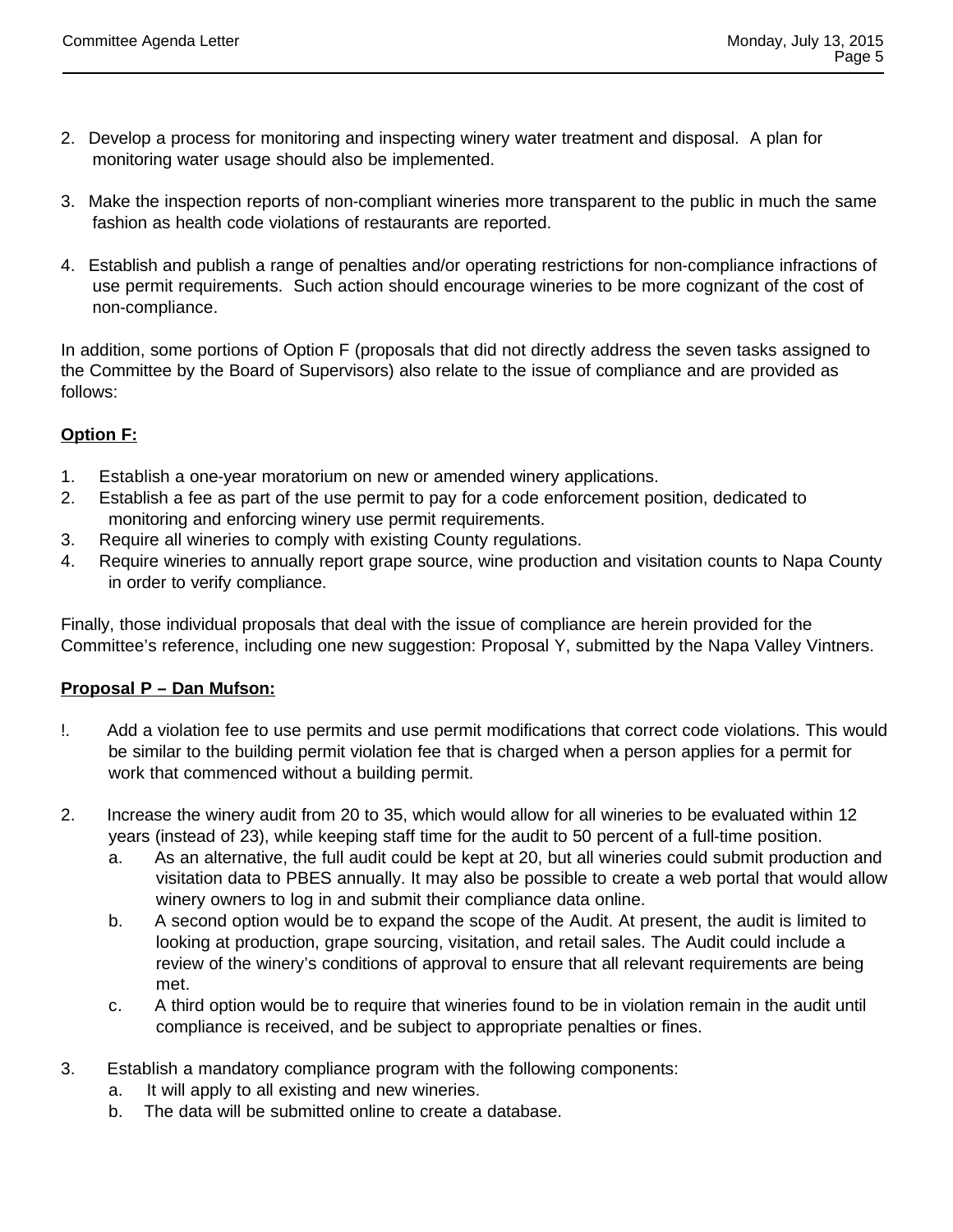- b. An annual sworn affidavit by the Owner/President must be submitted certifying their use permit compliance.
- c. Formal audits will be performed by County personnel trained for this purpose, or third-party audit firms.
- d. The program is to be funded by fees based on visitation (tasting, events) and/or permitted wine production. The funding goal is to support annual audits of 33% of the wineries.
- e. There will be a schedule of mandatory penalties for non-compliance based on the factor in question: In addition to monetary fines, the penalties will mandate a return to the operations outlined in the original Conditions of Approval, and thereafter, a three-year waiting period, with clean audits, to apply for any use permit modifications for production or visitation increases.
- f. The components of the audit will include: production, grape sourcing, visitation, retail sales, the approved marketing plan, events, temporary events, food costs for food and wine pairing events, water usage and waste water volumes and handling. The Audit could include a review of the winery's Conditions of Approval.

# **Proposal W – Self Certification:**

Establish a self-certification process to ensure that each winery is actively aware of the terms of its Use Permit and to raise awareness and align members of the winery management team regarding compliance of each condition. Most inadvertent non-compliance will be quickly eliminated by such a program and the awareness of marketing and sales personnel to WDO requirements would dramatically reduce the pressure for non-compliant events and initiatives.

The filings would be confidential. The self-certification would be made by the principal officer of the entity owning or leasing the winery facility. The officer would attest to its accuracy and completeness. If subsequently shown to be inaccurate or complete, penalties will be at the discretion of the Planning Director.

The self-certification process would include:

- Sharing of TTB reports regarding production and grape sourcing;
- A calculation showing compliance with the total production maximum;
- A calculation showing compliance with 75% rule;
- Visitor counting methodology and totals;
- Summary of major marketing events and attendance;
- Description of retail merchandise on sale;
- Description of any site rental activity; and
- Description of food preparation facilities and assurance of compliance with Environmental Health standards for food preparation and public water supply.

If not in compliance with some component of the Use Permit, a three-year program, including interim milestones to achieve compliance, would be required, subject to approval by Planning Director (or Zoning Administrator). Penalties would be imposed only if a winery failed to complete an approved compliance plan.

In lieu of the existing random winery audit program, filings would be subject to discretionary review by the Planning Director for up to 2 percent of the total filings annually (similar to the IRS selection for audit standards). Reduces total workload to 8-10 per year and targets most likely issues.